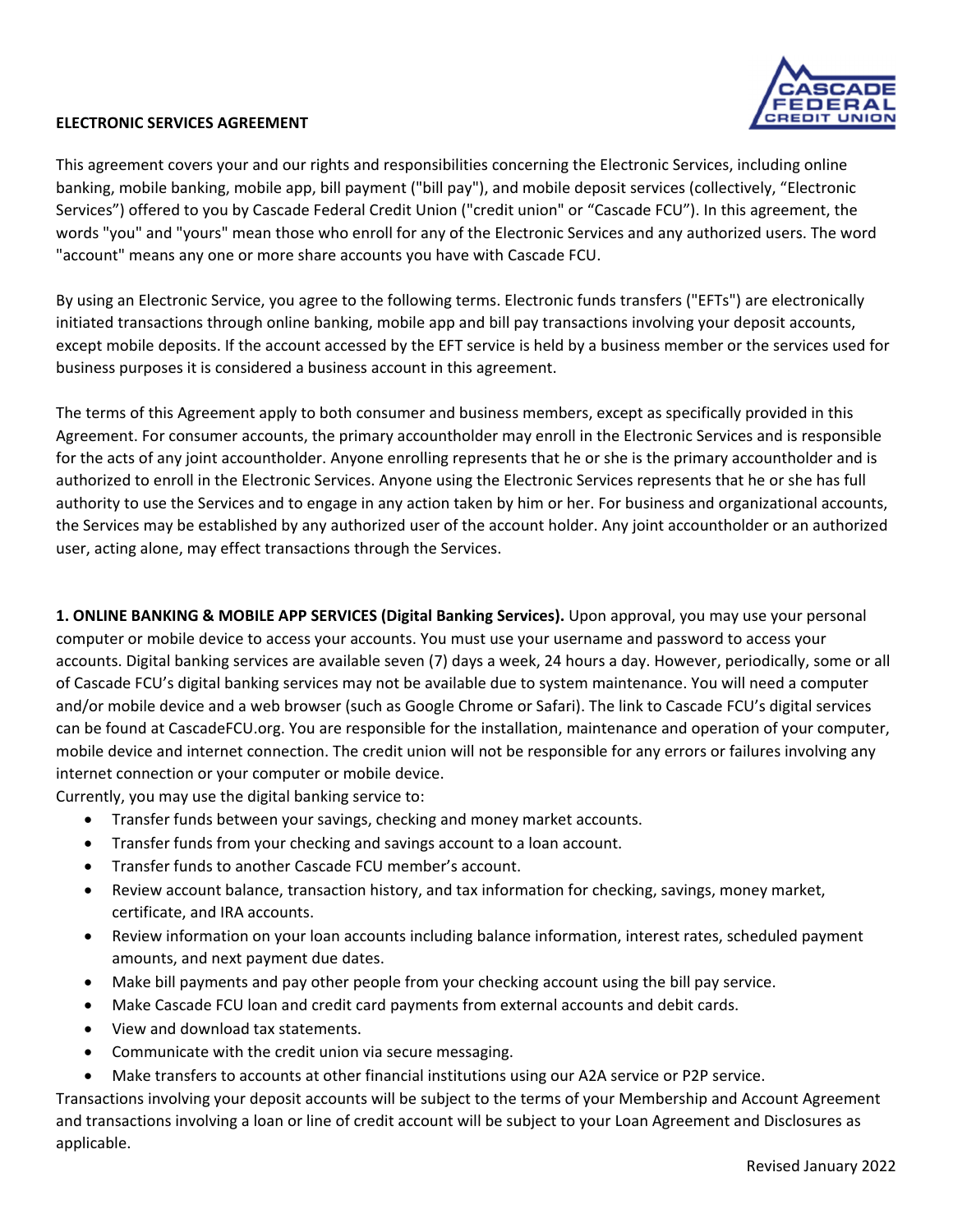

#### **2. ONLINE BANKING & MOBILE APP SERVICE LIMITATIONS.**

**Transfers.** You may make funds transfers to your other accounts as often as you like. However, transfers from your money market account will be limited to a total of six (6) in any one month. You may transfer or withdraw up to the available balance in your account or up to the available credit limit on a credit card at the time of the transfer, except as limited under this agreement or your deposit or loan agreements. Cascade FCU reserves the right to refuse any transaction that would draw upon insufficient or unavailable funds, lower an account below a required balance, or otherwise require us to increase our required reserve on the account. The credit union may set other limits on the amount of any transaction and you will be notified of those limits.

**Account Information.** The account balance and transaction history information may be limited to recent account information involving your accounts. Also, the availability of funds for transfer or withdrawal may be limited due to the processing time for any ATM deposit, mobile deposit and our Funds Availability Policy.

**Use of Digital Banking Services.** You accept responsibility for making sure that you understand how to use the Cascade FCU Digital Banking Services before you actually do so, and you use the Digital Banking Services in accordance with the instructions provided. You also accept responsibility for making sure that you know how to properly use your mobile device and the digital banking software application. In the event we change or upgrade the app, you are responsible for making sure that you understand how to use the app as changed or upgraded. We will not be liable to you for any losses caused by your failure to properly use the app or your mobile device.

**Relationship to Other Agreements.** You agree that when you use the app, you will remain subject to the terms and conditions of all your existing agreements with us or any service providers of yours, including service carrier or provider. You agree to be solely responsible for all such fees, limitations and restrictions. You agree that only your mobile service carrier or provider is responsible for its products and services. Accordingly, you agree to resolve any problems with your carrier or provider directly with your carrier or provider without involving us. You also agree that if you have any problems with the app, you will contact us directly. Neither we nor any of our service providers assume responsibility for the timeliness, deletion, misdelivery or failure to store any user data, communications or personalization settings in connection with your use of the app. Neither we nor any of our service providers assume responsibility for the operation, security, functionality or availability of any mobile device or mobile network which you utilize to access your accounts online. You agree to exercise caution when utilizing the app on your mobile device and to use good judgment and discretion when obtaining or transmitting information. Financial information shown in the app reflects the most recent account information available through online banking, and may not be current. You agree that neither we nor our service providers will be liable for any delays in the content, or for any actions you take in reliance thereon. If you need current account information you agree to contact us directly.

**Account Ownership/Accurate Information.** You represent that you are the legal owner of the accounts and other financial information which may be accessed via the mobile app. You represent and agree that all information you provide to us in connection with banking online is accurate, current and complete, and that you have the right to provide such information to us for the purpose of operating the app. You agree to not misrepresent your identity or your account information. You agree to keep your account information up to date and accurate.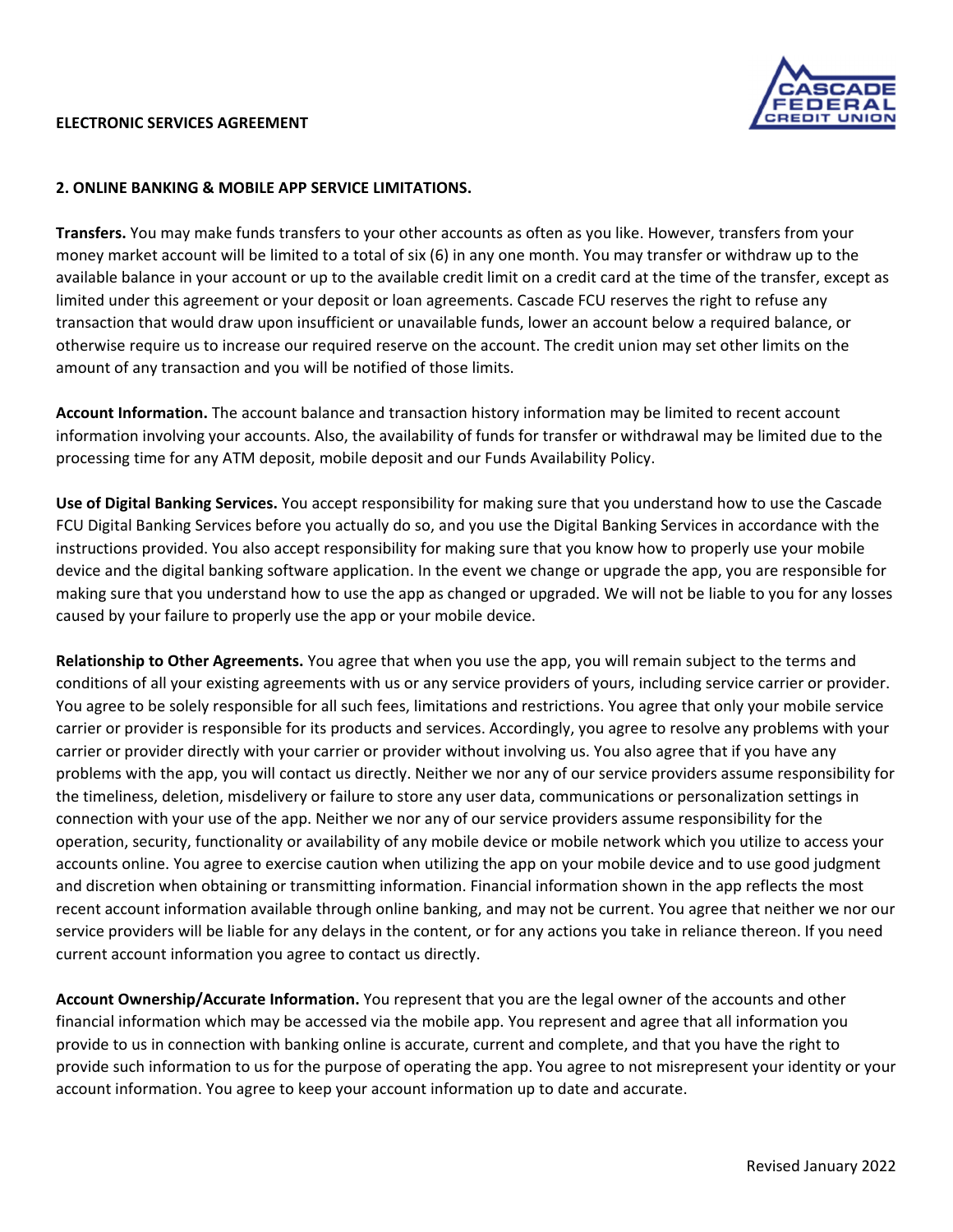

**User Conduct.** You agree not to use the app or the content or information delivered through it in any way that would: (a) infringe any third‐party copyright, patent, trademark, trade secret, or other proprietary rights or rights of publicity or privacy, including any rights in the software application (b) be fraudulent or involve the sale of counterfeit or stolen items, including, but not limited to, use of the app to impersonate another person or entity; (c) violate any law, statute, ordinance or regulation, including, but not limited to, those governing export control, consumer protection, unfair competition, anti‐discrimination or false advertising; (d) be false, misleading or inaccurate; (e) create liability for us or our affiliates or service providers, or cause us to lose (in whole or in part) the services of any of our service providers; (f) be defamatory, trade libelous, unlawfully threatening or unlawfully harassing; (g) potentially be perceived as illegal, offensive or objectionable; (h) interfere with or disrupt computer networks connected to the app; (i) interfere with or disrupt the use of mobile banking by any other user; or (j) use mobile banking in such a manner as to gain unauthorized entry or access to the computer systems of others.

**Email.** You may use your Internet email service to send messages to us. Email may not, however, be used to initiate a transaction or a stop payment request. The credit union may not immediately receive email communications that you send and the credit union will not take action based on email requests until the credit union actually receives your message and has a reasonable opportunity to act. If you need to contact the credit union immediately regarding an unauthorized transaction, you may call Cascade FCU at the telephone number set forth in Section 19.

### **3. BILL PAY SERVICE.**

**Service Access.** You may access the bill pay service through the online banking and mobile app services set forth above. The bill pay service allows you to pay bills from a designated account to payees that you designate subject to the requirements set forth below. You agree that payments made using Cascade FCU bill pay are equivalent to those made using paper checks, drafts, transfers or online payments and are bound by the same rules, regulations, state and federal laws.

If at any time you initiate a rush payment, you are also agreeing to accept the fee associated with this service. The amount of that fee will be disclosed to you at that time. This fee will be separate from the expedited transaction and will be charged directly to your current bill pay account.

When you apply for bill pay service you must designate your Cascade FCU checking account as the account from which payments that you authorize will be deducted. If your application for bill pay service is approved, you will be given the ability to set up merchants, institutions or individuals that you would like to pay. We reserve the right to not allow the designation of a particular merchant or institution. Cascade FCU has no obligation to research or resolve any claim resulting from an exception payment. All research and resolution for any misapplied, mis‐posted or misdirected payments will be the sole responsibility of you and not of the credit union.

You or any persons who you have authorized to use your bill pay service, online banking, mobile banking or password can perform the following transactions:

- Pay any designated merchant, institution or individual in accordance with this agreement a fixed recurring amount or a variable amount "on demand," from your designated Cascade FCU checking account.
- Obtain information (payee information, payment status information, etc.) about your bill pay account status.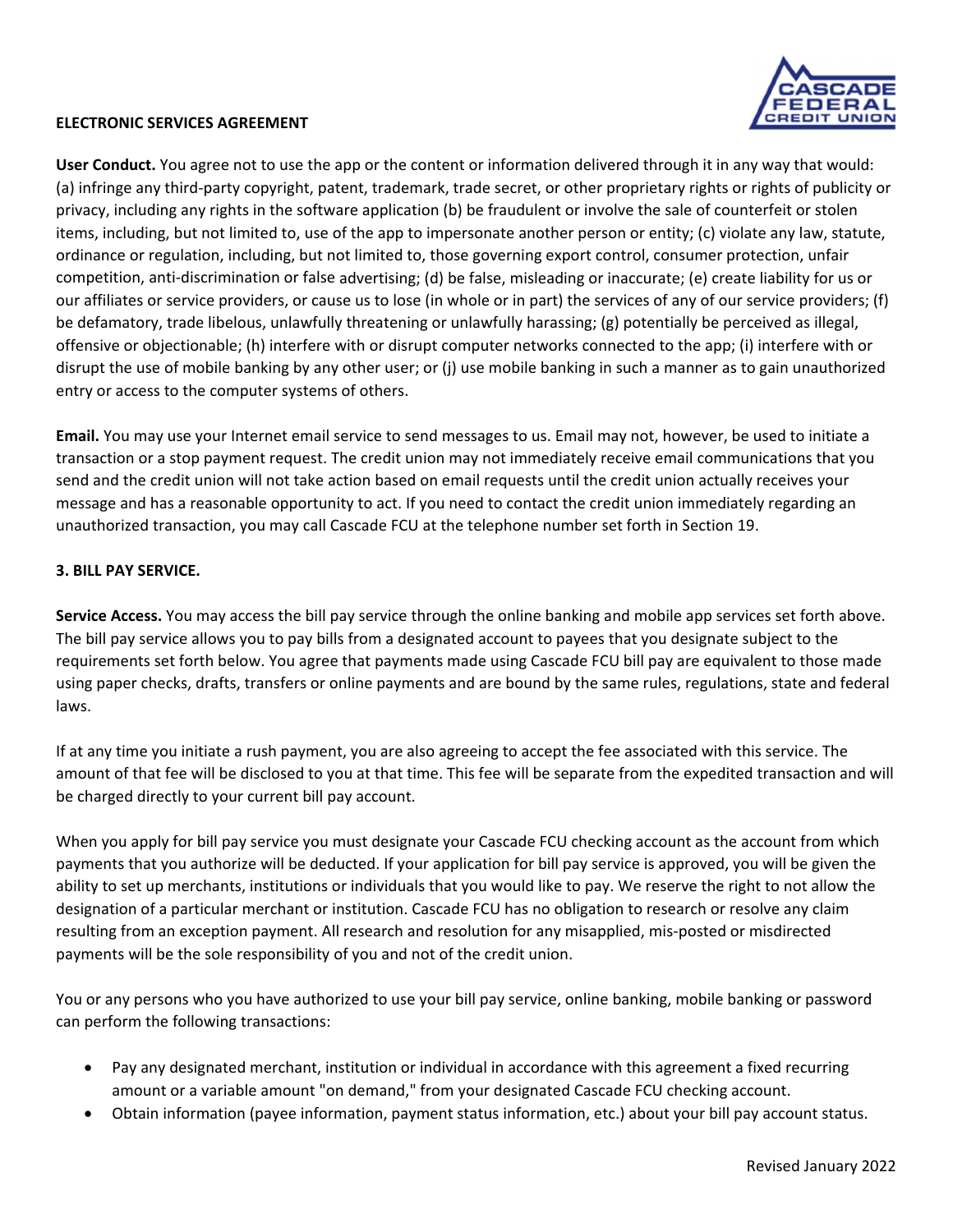

**Bill Pay Transactions.** You authorize us to process bill payments from your designated account. You may use the bill pay service to initiate three different types of payment transactions:

- "On demand" payments are payments that are not recurring. The payments can be canceled or changed through bill pay during the same session in which you set it up. After logging out, changes can no longer be made.
- "Future" payments are payments that you initiate by setting the payment amount and due date. The payment can be canceled or changed through bill pay up until midnight before the scheduled debit date.
- "Recurring" payments are payments that are reoccurring on a fixed due date and for a fixed amount. You have an option in the bill pay system to set automatic payments to continue indefinitely or set a maturity date. The payment can be canceled or changed through bill pay up until midnight before the scheduled debit date.

**Authorized Payments.** When you transmit a bill payment instruction to us, you authorize us to transfer funds to make the bill payment transaction from your designated Cascade FCU checking account. We will process bill payment transfer requests only to those payees the credit union has designated in its user instructions and such payees as you authorize and for whom the credit union has the proper payee code number. The credit union will not process any bill payment transfer if we know the required transaction information is incomplete. In any event, the credit union will not be liable for any transaction that contains incorrect information that the credit union was not responsible for entering or knowing. If there are insufficient funds in your account to make the bill payment request, we may refuse to make the payment, make the payment and transfer funds from any overdraft protection account you have established, or make the payment and thereby overdraw the payment account. In any event that you have insufficient funds in your payment account to make the bill payment request, you are responsible for any non‐sufficient funds ("NSF") or overdraft charges the credit union may impose. You are also responsible for any NSF, finance charges, and/or late fees imposed by the bill payment provider and/or the merchant(s) you intended to pay with your bill payment account. The credit union reserves the right to refuse to process payment instructions that reasonably appear to the credit union to be fraudulent or erroneous.

**Processing Payments.** The amount of your requested bill payments will be deducted from your account on the scheduled debit date and will be posted within two business days of the date that the payment is transmitted to the payee. You will receive a confirmation number at the time of each transaction. Therefore, you must have sufficient funds available to cover your payment on the scheduled initiation date. There is generally a dollar limit of \$9,999 (or your available balance) on any payment.

Bill payments are delivered to the payee either electronically, which may take up to three business days from the scheduled debit date, or by check to those payees not set up to accept electronic payments, which may take up to five business days from the scheduled debit date. It is your responsibility to schedule your bill payments in such a manner that your obligations will be paid on time. You should enter and transmit your bill payment instructions at least five (5) business days before a bill is due. If you do not allow sufficient time, you assume full responsibility for any late payments or finance charges that may be imposed as a result of your failure to transmit a timely bill payment authorization.

**Cancelling or Changing Bill Payments.** Payments designated as "on demand" transactions cannot be stopped, canceled, or changed once your Bill Payment session has ended. You may cancel or stop payment on Future and Recurring bill payments under certain circumstances by following the instructions provided. If you discover an error in or want to change a payment instruction (i.e. payment date or payment amount) for a bill payment that you have already scheduled for transmission through the Bill Pay service, you may electronically edit or cancel your payment request through the Bill Pay service. Your cancellation request must be entered and transmitted through the Bill Pay service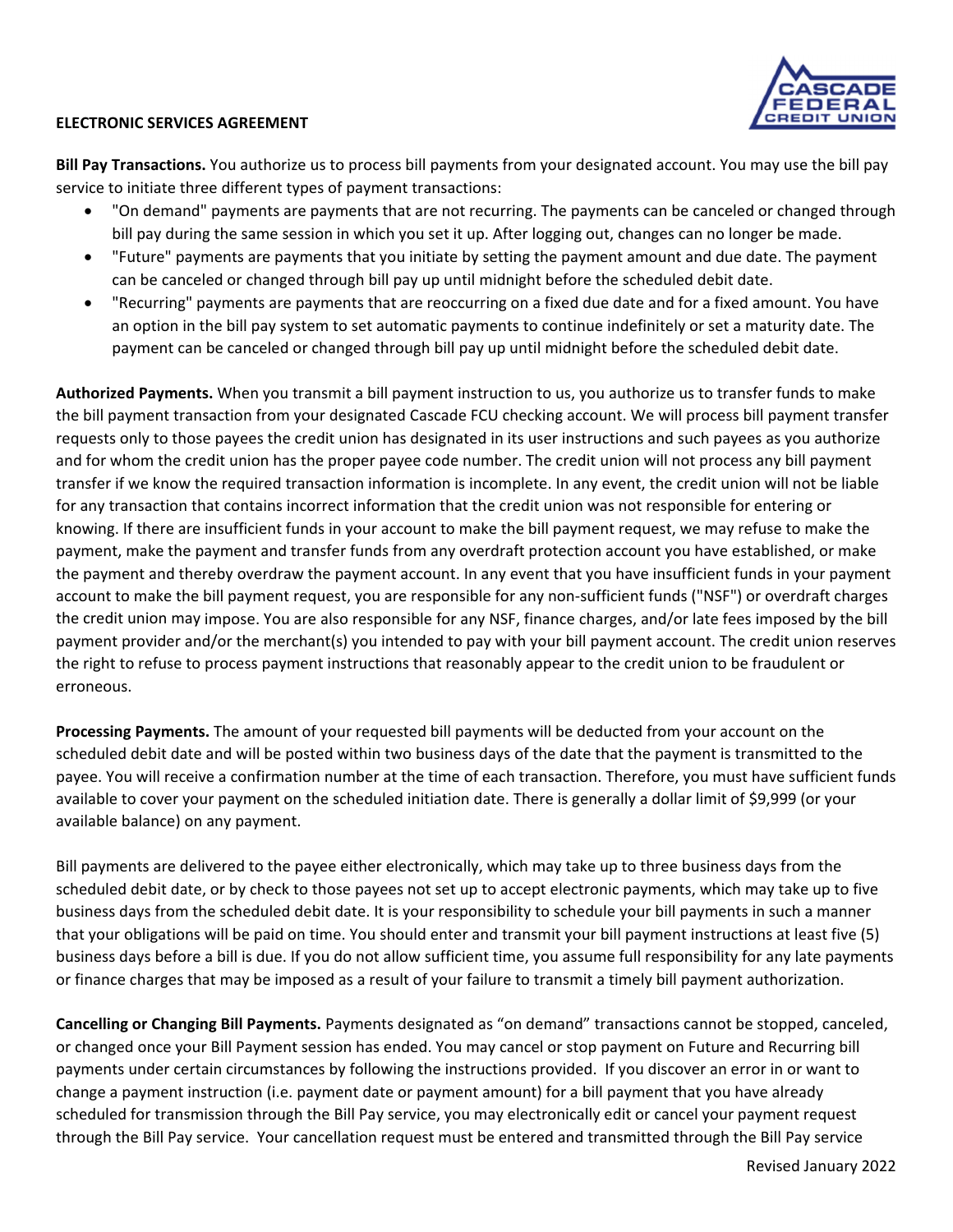

before the date you have scheduled for payment. If your request is not timely entered, you will be responsible for the payment.

**Stop payments.** The credit union's ability to process a stop payment request will depend on the payment method and whether or not a check has cleared. The credit union may also not have a reasonable opportunity to act on any stop payment request after a payment has been processed. If you desire to stop any payment that has already been processed, you must contact the credit union (reference contact information in Section 19. Although the credit union will make every effort to accommodate your request, the credit union will have no liability for failing to do so. The credit union may also require you to present your request in writing within fourteen (14) days. The charge for each stop payment request will be the current charge for such service as set out in the applicable Fee Schedule.

**Prohibited Payees.** We will not process payments on your behalf to payees meeting any of the following criteria:

- Designated by the Office of Foreign Asset Control as being a prohibited payee
- Having an address outside of the United States (except for APO)
- Court-ordered payments, such as alimony, child support, speeding tickets, etc.
- Tax entities
- Collection agencies

If a payment to a prohibited payee is inadvertently processed, we reserve the right to not process a payment to that payee in the future.

**A2A Services**. Transfers using the A2A service are subject to limitations that will be disclosed to you at the time you initiate the service. In addition, transfers using the A2A services are subject to additional terms and conditions provided in this Agreement.

# **4. MOBILE DEPOSIT SERVICES.**

**a. Mobile Deposit Service Access.** Mobile deposit service allows you to use your mobile device camera in conjunction with our mobile app to deposit digital images of checks. Such deposits are subject to verification and some or the entire amount deposited may not be available for immediate withdrawal. Aggregate daily deposit limits and other restrictions shall apply. All members are solely responsible for the items remotely deposited and any item returned or rejected may be charged to your accounts. You agree to any such charges. For any remote deposit of any item, you will be responsible for preventing the transmission of another image of that item or the presentment of the item by any other means. You agree to securely retain the item remotely deposited for forty-five (45) days after it has been credited to your account. After forty‐five (45) days, you may destroy such item or otherwise void it or render it incapable for transmission or presentment.

**b. Member Eligibility.** Members with savings or checking accounts in good standing are generally eligible to use mobile deposit. Failure to abide by the terms of this agreement may void your eligibility at our sole discretion. You will become ineligible to use mobile deposit if any of the following apply:

- your account has been negative for more than thirty (30) days,
- you have had multiple returns due to duplicate deposits of checks,
- physical mail or email from the credit union has been returned undeliverable,
- your account is dormant,
- your card services have been revoked,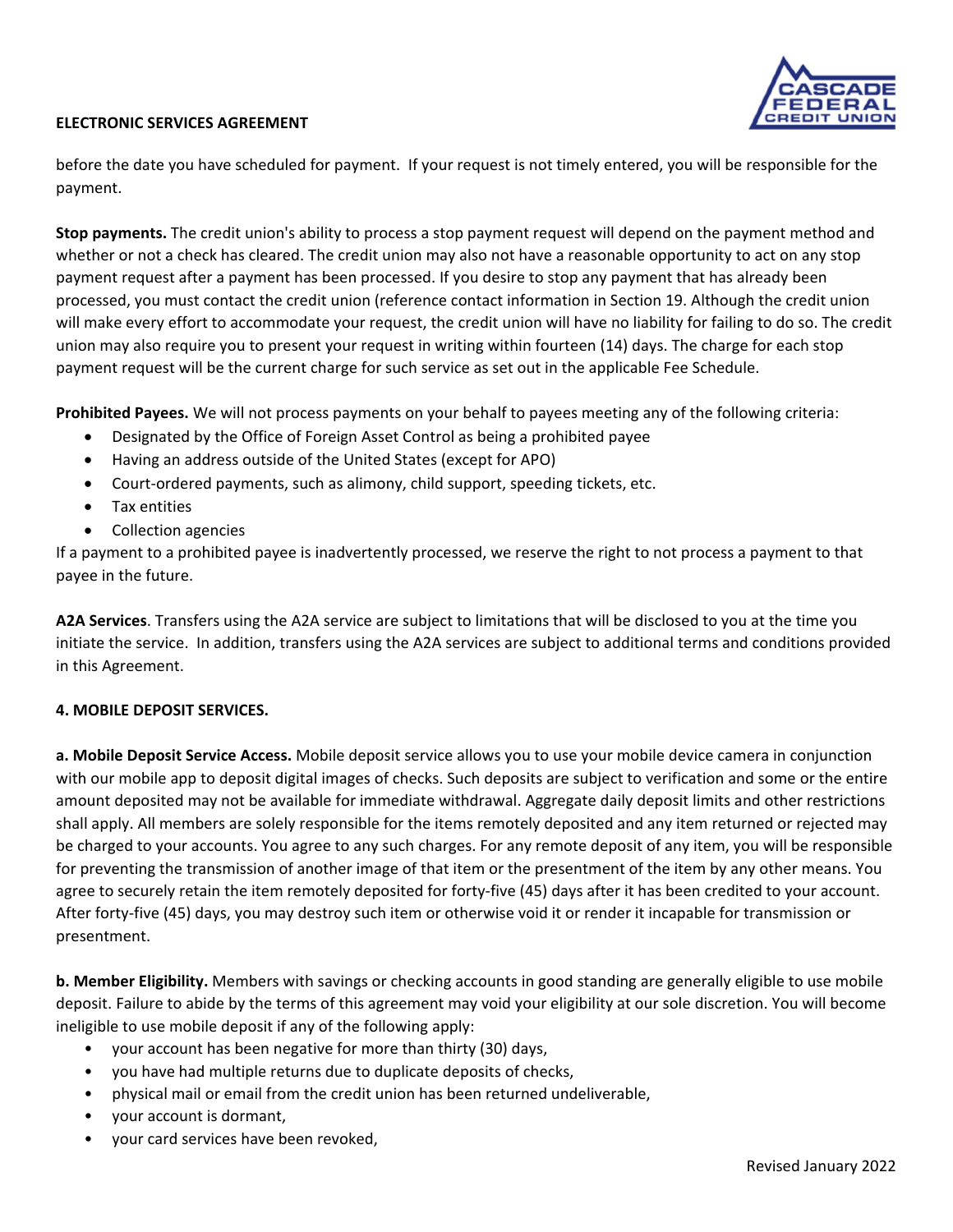

- the credit union has revoked or suspended your access to courtesy pay due to past performance,
- your loan or credit card account is delinquent more than thirty (30) days, or
- you are subject to backup withholding.

The credit union may revoke access to mobile deposit immediately and at any time, without prior notice to you.

**c. Deposits.** We reserve the right to impose limits on the amount(s) and/or number of deposits you may perform using mobile deposit, and to modify those limits at our discretion without prior notice to you. Generally, you may deposit items up to \$2,500.

**d. Eligible Checks.** You agree to only deposit checks. For purposes of this agreement, a "check" means a negotiable demand draft that is drawn on, or payable through, or at, a United States bank or credit union.

**e. Ineligible Checks.** You agree that you will not use mobile deposit to deposit checks which:

- are payable or negotiated to a person(s) or entity other than you.
- contain obvious alterations to any of the fields on the front of the check, or which you know or suspect, or should have known or suspected, are fraudulent or otherwise not authorized by the owner of the account on which the check is drawn.
- are dated in the future (postdated).
- are dated more than six (6) months prior to the date of deposit (stale dated).
- are payable to more than one party unless being deposited into an account owned by all payees.
- are drawn on a financial institution located outside of the United States.
- are not payable in U.S. currency.
- are identified as non-negotiable.
- have been previously deposited.
- have been previously returned, such as for non-sufficient funds (NSF) or as "Refer to Maker."

**f. Image Quality.** You are solely responsible for the quality, completeness, accuracy, validity, and integrity of any check images submitted for deposit using mobile deposit. You are solely responsible if you, intentionally or unintentionally, submit fraudulent, incorrect or illegible check images to us or if mobile deposit is used, by authorized or unauthorized persons, to submit fraudulent, unauthorized, inaccurate, incorrect or otherwise improper or unusable check images to us.

**g. Responsibility for Endorsement.** For all mobile check deposits, you must endorse the original paper check with your name and providing: "FORMOBILE DEPOSIT ONLY AT CASCADE FCU or CFCU." If you fail to provide this endorsement, we may refuse the deposit and return it to you and you agree to indemnify the credit union from any liability or loss to the credit union arising from the payment of the original paper check without such required endorsement.

**h. Receipt of Deposit.** A check is considered received when you receive a confirmation from us that we have received the image. Receipt of such confirmation does not mean that the transmission was error free or complete. Once a deposit is reviewed and approved you will receive a deposit approval notification. We reserve the right to reject any check transmitted through mobile deposit at our discretion. The credit union will bear no liability for any such rejection. We are not liable for any items we do not receive or for images that are not transmitted completely.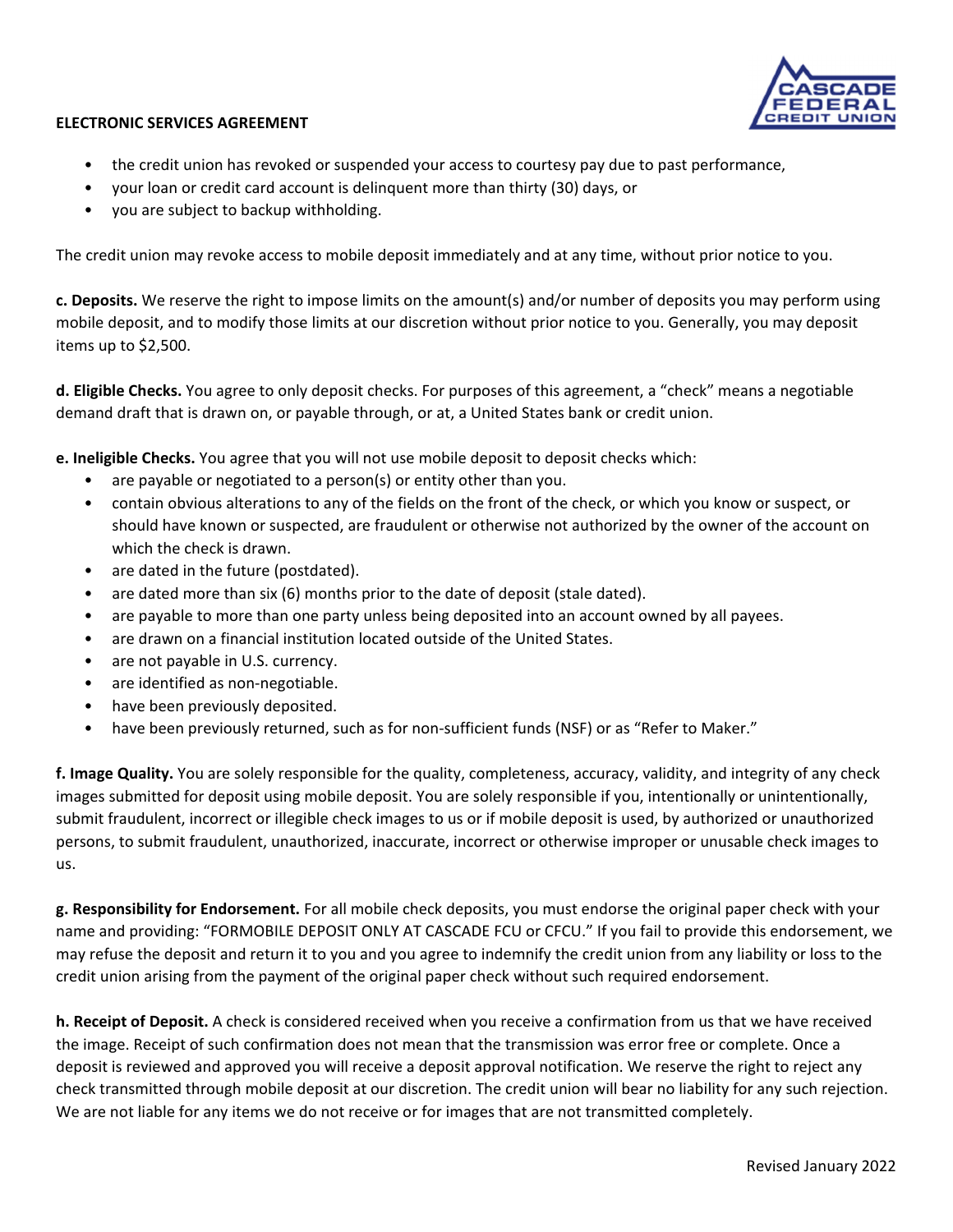

**i. Funds Availability.** Holds on deposited items are set forth in the credit union's Funds Availability disclosure, as amended from time to time, which is incorporated herein by reference. For purposes of determining the availability of funds, checks deposited by a mobile deposit service are considered received by the credit union when the checks have cleared and funds are available to the credit union. You agree that the imaging and transmitting of checks does not constitute receipt by credit union. Acknowledgment of receipt or delivery does not constitute an acknowledgment by the credit union that the transmission of a check or item does not contain errors or that funds will be available.

**j. Presentment.** You agree not to present, or attempt to present, or allow others, either directly or indirectly, to present, or attempt to present, for deposit by any means (a) any substitute check that has already been presented for deposit via the mobile deposit service or (b) any original check, the substitute check of which has already been presented for deposit via the mobile deposit service. In the event that you, or any third party, presents, or attempts to present, a deposit in violation of this subsection you agree to defend, indemnify, and hold the credit union and its agents harmless from and against all liability, damage and loss arising out of any claims, suits, or demands brought by third parties with respect to any such substitute check or original check. You agree that the aggregate amount of any items which are deposited more than once will be debited from your account, and to the extent funds in your account are insufficient to cover such amount, any balance shall be debited by the credit union from any other deposit accounts with the credit union in its sole discretion.

**k. Item Retention and Destruction.** You agree to securely store each check you deposit using mobile deposit for a period of forty‐five (45) days after transmission in order to verify settlement and credit, or to balance periodic statements. During the period that you maintain the original checks, you understand and agree that you must use a high degree of care to protect these original checks against security risks, including theft or reproduction of the original checks for purposes of presentment for deposit of these original checks or unauthorized use of information derived from the original checks. You agree to make the check(s) available to us at our request, and that you will deliver the retained check(s), at your expense, within seven (7) business days to assist in the clearing and collection process, to resolve claims by third parties with respect to any check(s), or for our audit purposes. If not provided within seven (7) business days of our request, the amount of the requested check(s) will be debited from your account regardless of the account balance and you will be liable for any funds owed or unresolved claims by third parties. After such period expires, you will destroy the check in a manner ensuring the check cannot be reproduced or represented for payment. You agree that you are responsible if anyone is asked to make payment based on an original check that has already been paid.

**l. Returned Deposited Items.** Any credit to your account for checks deposited using mobile deposit is provisional. For any check(s) that you transmit to us through mobile deposit that we credit to your account, in the event that the check(s) is dishonored, you authorize us to debit the amount of the check(s) from your account, plus any applicable fees as stated on our Fee Schedule. You will reimburse us for all loss, cost, damage or expense caused by or related to the processing of the returned check(s). We will notify you by email of the return, and will mail you substitute copies of the returned check(s). If the check(s) deposited is dishonored, rejected or otherwise returned unpaid by the drawee bank, or is rejected or returned by a clearing agent, or collecting bank, for any reason, including, but not limited to, issues relating to the quality of the image, you agree that an original check will not be returned to you but that we may charge back the amount of the check, plus fees as stated on our Fee Schedule, and provide you with an image of the original check, a paper reproduction of the original check or a substitute check. Without our approval, you shall not attempt to deposit or otherwise negotiate an original check if it has been previously returned to you. We may debit any of your accounts to obtain payment for any check that has been rejected or returned, for any adjustments related to such check or for any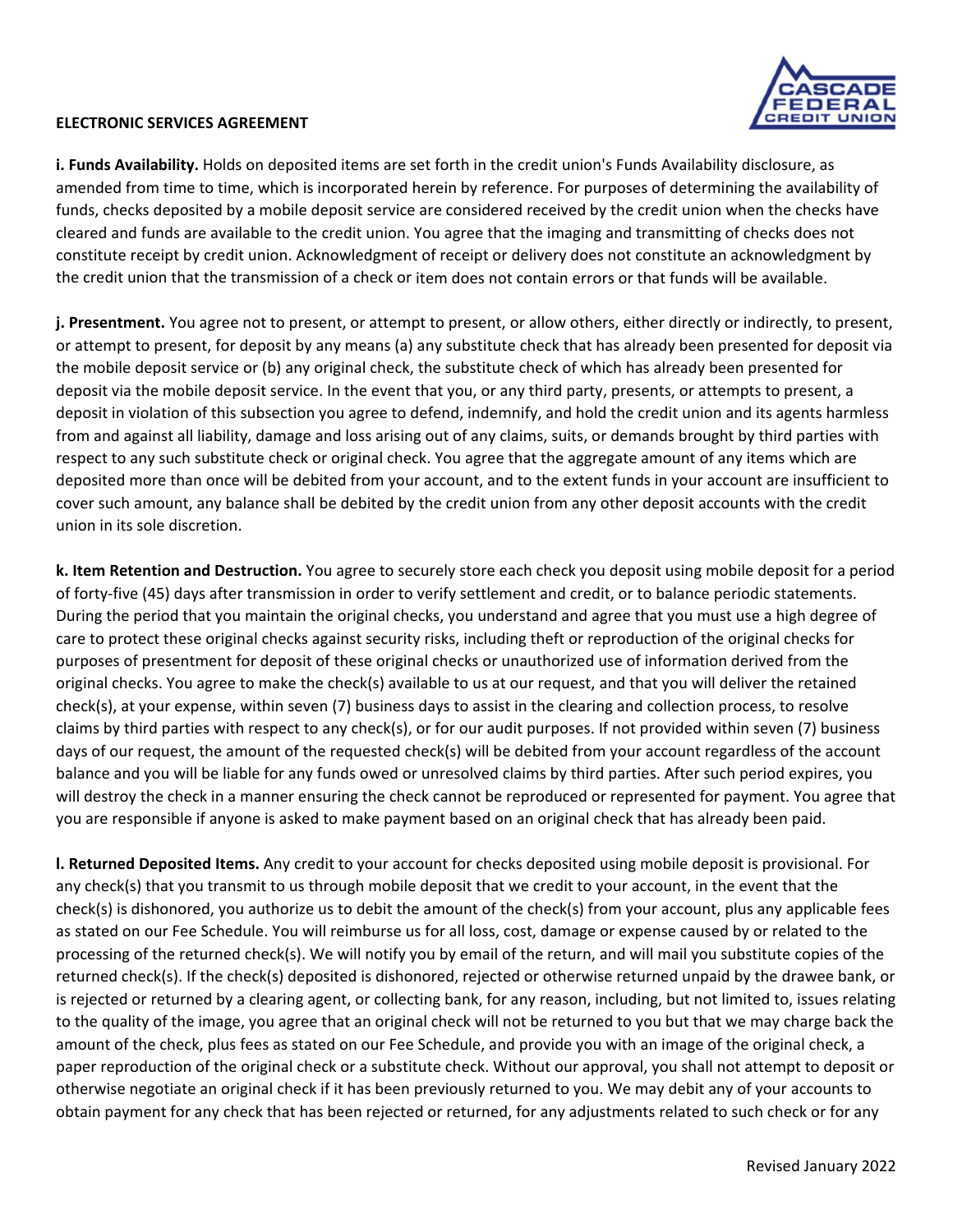

warranty claim related to such check, whether or not the rejection, return, adjustment or warranty claim was made timely.

**m. Errors.** Any deposits made using mobile deposit will be reflected on your monthly periodic statement. You understand and agree that you are responsible for notifying us immediately of any suspected error relating to check images transmitted by mobile deposit by no later than sixty (60) days after the date of the periodic statement that includes any transaction you allege is erroneous. If notified within such period, Cascade FCU shall correct and resubmit all erroneous files, reports, and other data at the credit union's then standard charges, or at no charge, if the erroneous report or other data directly resulted from the credit union's error. You are responsible for any errors that you fail to bring to our attention within the specified timeframe.

**n. Indemnity to Credit Union and Service Providers.** You agree to indemnify us and hold us harmless against any and all claims, actions, damages, liabilities, costs, and expenses including reasonable attorneys' fees and expenses arising from your use of mobile deposit and/or breach of this agreement. You understand and agree that this paragraph shall survive the termination of this agreement. You understand and agree that you are required to indemnify and hold harmless our technology partners, their affiliates, officers, employees and agents from and against any third party claims, suits, proceedings, actions or demands, including to claims of another financial institution, business entity or governmental authority, and all losses, liabilities, damages, fines, penalties, costs and expenses, including court costs and reasonable attorney fees and expenses, arising from such claims, to the extent such claim is related to credit union or your use of the services, applications, unless such claim directly results from an action or omission made by our technology partners in bad faith. You understand and agree that this paragraph shall survive the termination of this agreement.

**o. Representations and Warranties.** You represent and warrant: (a) that you will comply with all federal and state laws, and rules and regulations applicable to mobile deposit transactions, including those of the National Automated Clearing House for ACH transactions; (b) that all checks scanned or photographed are made payable to you; (c) that all signatures on each check are authentic and authorized; and (d) that each check has not been altered. In the event you breach any of these representations or warranties, you agree to defend, indemnify and hold the credit union and its agents harmless from and against all liability, damages and loss arising out of any claims, suits or demands brought by third parties with respect to any such breach. You further authorize the credit union to charge your account for the amount of any such demand, claim or suit that constitutes a breach of warranty claim under the provisions of the Uniform Commercial Code.

#### **5. ELECTRONIC COMMUNICATION**

Electronic communications are enabled through our chat service known as "conversations". You may use the chat function to send messages to us. Chat may not, however, be used to initiate a transfer on your account or a stop payment request. The Credit Union may not immediately receive message communications that you send and the Credit Union will not take action based on message requests until the Credit Union actually receives your message and has a reasonable opportunity to act. If you need to contact the Credit Union immediately regarding an unauthorized transaction or stop payment request, you may call the Credit Union at the telephone number set forth in section 19. Member Liability. Information sent or received in chat may be viewable to any person accessing your account and may be deleted from your view.

**6. ALERTS.** You can elect to receive alerts through the online banking service. Alerts are emails, text messages or push notifications sent to you to notify you of certain transactions or events happening on your account. Each alert can be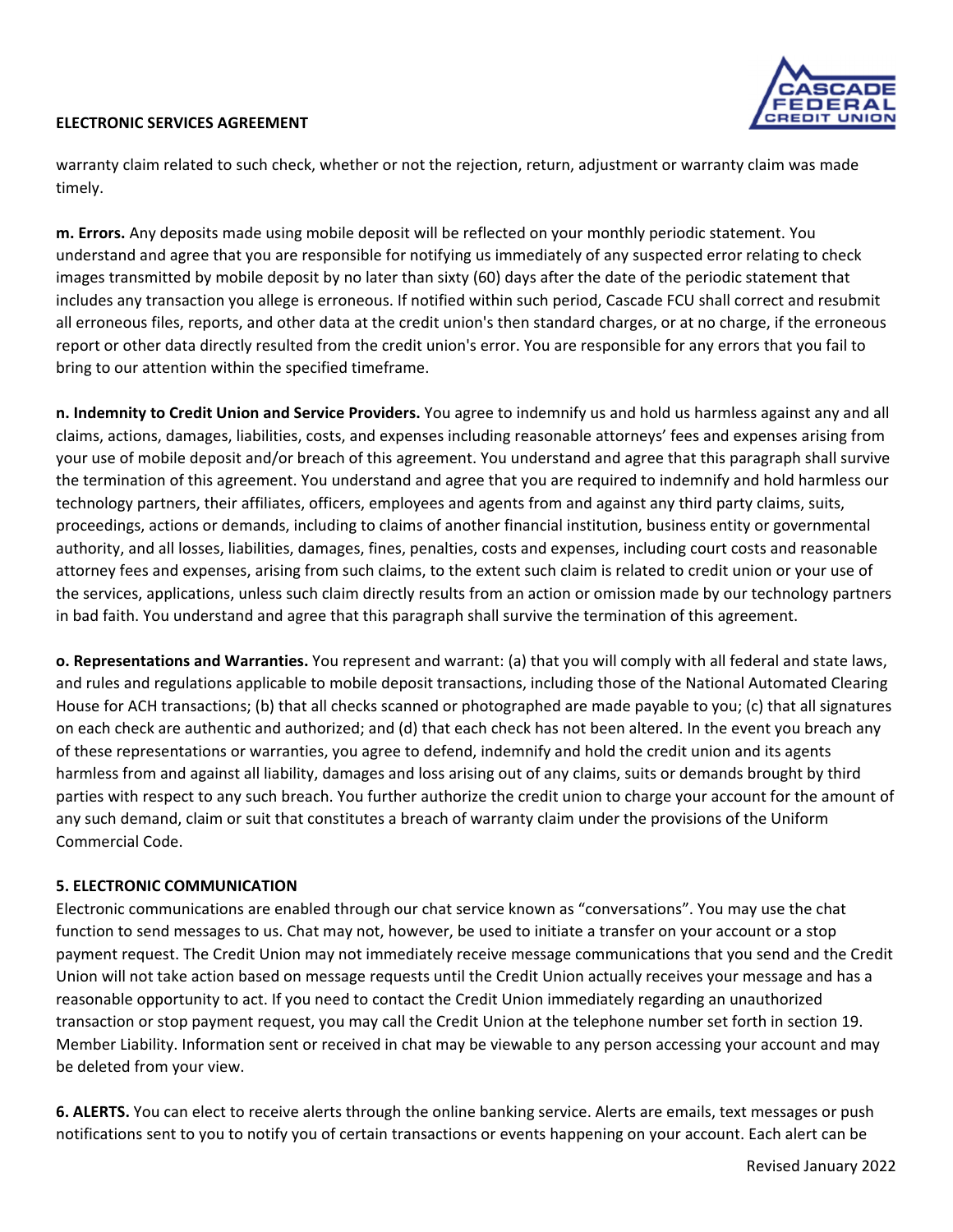sent via email, text message and/or push notification. Depending on the rate plan with your mobile phone service provider you may incur standard text messaging charges. You can change or cancel an alert anytime through online banking. It is your responsibility to ensure that your email address or mobile phone number is correct in the online banking system. Should you decide to change your email address, mobile phone number, or mobile provider, it is your responsibility to make the necessary changes. Due to various issues that can arise throughout the Internet (ISP outages, incorrectly set up email accounts, spam filters, etc.), the credit union does not guarantee the delivery of your alerts. Do not reply directly to the alert notifications that you receive. If you have questions pertaining to a specific alert you have received you can send us a secure message through online banking or the mobile app or call us at the number listed in Section 19 of this agreement.

# **7. DIGITAL SERVICES SECURITY**

**Security & Authorization.** The password that you select is for your security purposes. The password is confidential and should not be disclosed to third parties or recorded. You are responsible for safekeeping your password. You agree not to disclose or otherwise make your password available to anyone not authorized by you to sign on your accounts. If you authorize anyone to have or use your password, you understand that person may use your digital banking services to review all of your account information and make account transactions. Also, you are responsible for all bill payments, transfers, or other transactions you authorize using online banking or the mobile app. If you permit other persons to use your personal computer, mobile device and password or other means to access mobile banking, you are responsible for any transactions they authorize. Therefore, we are entitled to act on transaction instructions received using your password and you agree that the use of your password will have the same effect as your signature authorizing transactions. For anyone you authorize to use your password in any manner, that authority will be considered unlimited in amount and manner until you specifically revoke such authority by notifying the credit union and changing your password immediately. You are responsible for any transactions made by such persons until you notify us that transactions and access by that person are no longer authorized and your password is changed. If you fail to maintain or change the security of your password and the credit union suffers a loss, we may terminate your electronic funds transfer and account services immediately.

**Illegal Use or Internet Gambling.** You may not use the digital banking services for any illegal or unlawful transaction, and we may decline to authorize any transaction that we believe poses an undue risk of illegality or unlawfulness. You agree that all transactions that you initiate by use of a service are legal in the jurisdiction where you live and/or where the transaction occurred. Internet gambling may be illegal in the jurisdiction in which you are located, including the United States. Your electronic funds transfers may only be conducted for legal transactions. We will block online gambling transactions by use of an electronic funds transfer service.

#### **8. MEMBER LIABILITY**

**Authorized Transactions.** You are responsible for all transfers you authorize using the Electronic Services under this agreement. If you permit other persons to use your password, you are responsible for any transactions they authorize or conduct on any of your accounts. You understand that any transaction by a business owner, employee, agent representative or anyone you authorize to transact business on your account or any transaction by an authorized person that remain fully responsible. You are responsible for safeguarding your business, financial and personal data, passwords and other information to prevent unauthorized access to or use of your accounts or services.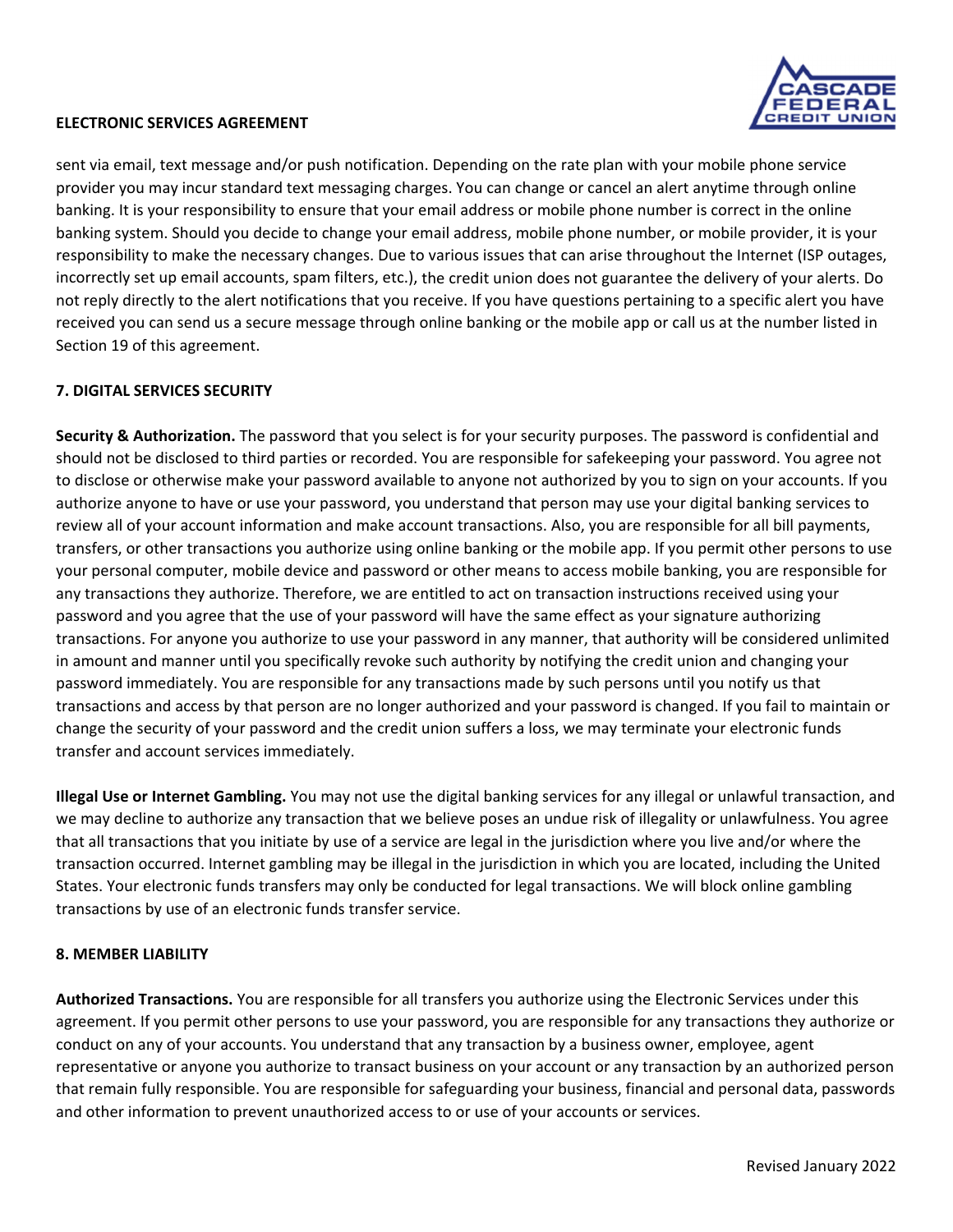

**Reporting Unauthorized Use.** Notify us at once if you believe anyone has used your password and accessed your accounts without your authority or if you believe that an electronic funds transfer has been made without your permission using information from your check. Telephoning is the best way of keeping your possible losses down. If you believe your password has been lost or stolen or that someone has transferred or may transfer money from your account without your permission, contact us at the contact information provided in Section 19.

**Consumer Accounts.** For EFT transactions on a consumer account, if you tell us within two (2) business days, you can lose no more than \$50 if someone accessed your account without your permission. If you do not tell us within two (2) business days after you learn of the unauthorized use of your account or access code, and we can prove that we could have stopped someone from accessing your account without your permission if you had told us, you could lose as much as \$500.

Also, if your statement shows EFT transactions that you did not make, tell us at once. If you do not tell us within sixty (60) days after the statement was mailed to you, you may be liable the full amount of the loss if we can prove that we could have stopped someone from making the unauthorized EFT transactions. If a good reason (such as a hospital stay) kept you from telling us, we may extend the time periods.

**Business Accounts.** For business accounts, you understand that any transaction by a business owner, employee, agent representative or anyone you authorize to transact business on your account or any transaction by an authorized person that exceeds the specific transaction authority you have provided, is considered an authorized transaction for which you remain fully responsible. You are responsible for safeguarding your business, financial and personal data, passwords and other information to prevent unauthorized access to or use of your accounts through this service. If you believe your password has been lost or stolen or that someone has transferred or may transfer money from your account without your permission, you must notify us immediately. When you give someone your password, you are authorizing that person to access your deposit accounts using this service, and you are responsible for all transactions that person performs while using the service. All transactions that person performs even those transactions you did not intend or want performed are authorized transactions. If you notify us that the person is no longer authorized, then only transactions that person performs after the time you notify us are considered unauthorized. Transactions that you or someone acting with you initiates with fraudulent intent are also authorized transactions.

**9. BUSINESS DAYS.** Our business days are Monday through Friday. Holidays are not included.

**10. FEES AND CHARGES.** There are no credit union charges for the Electronic Services except as set forth in this agreement and the Fee Schedule. Your normal account charges will continue to apply as set forth on the Fee Schedule. You authorize us to automatically charge your account for all such fees incurred under this agreement. In the future, we may add to or enhance the service features and by using such added or enhanced features, you agree to pay any applicable fees.

# **11. TRANSACTION DOCUMENTATION.**

**Periodic statements.** Transfers, withdrawals and payments transacted through Electronic Services will be recorded on your monthly/quarterly periodic statements provided electronically or by mail. You will receive a statement monthly unless there is no transaction in a particular month. In any case, you will receive a statement at least quarterly. You may request that your statement be provided electronically.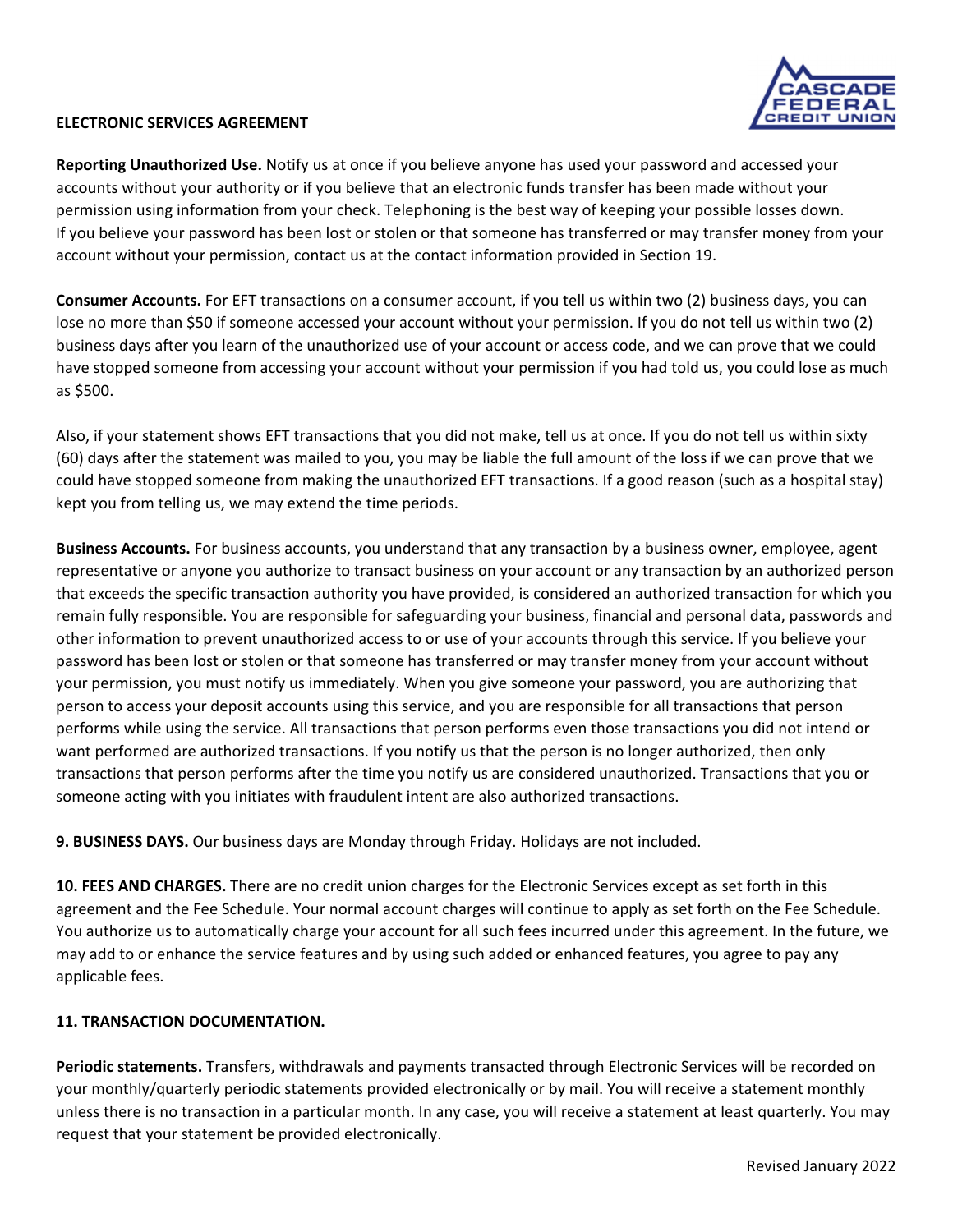

**Digital banking services.** Transaction history is also available through online and mobile banking services.

**12. ACCOUNT INFORMATION DISCLOSURE.** We will maintain the confidentiality and privacy of your account information in accordance with our Privacy Policy as stated on our website at: **CascadeFCU.org**. However, we will disclose information to third parties about your account or the transfers you make in the following limited circumstances:

- As necessary to complete transfers.
- To verify the existence of sufficient funds to cover specific transactions upon the request of a third party, such as a credit bureau or merchant.
- To comply with government agency or court orders.
- If you give us your express permission.

**13. LIMITATION OF LIABILITY FOR ELECTRONIC SERVICES.** For consumer accounts, if we do not complete a transfer to or from your account on time or in the correct amount according to our agreement with you, we will be liable for your losses or damages. Our sole responsibility for an error in a transfer will be to correct the error. You agree that neither we nor the service providers shall be responsible for any loss, property damage or bodily injury, whether caused by the equipment, software, credit union, or by Internet browser providers, or by Internet access providers or by online service providers or by an agent or subcontractor of any of the foregoing. Nor shall we or the service providers be responsible for any direct, indirect, special or consequential economic or other damages arising in any way out of the installation, download, use, or maintenance of the equipment, software, digital banking services, bill pay services, or Internet browser or access software. In this regard, although we have taken measures to provide security for communications from you to us via the online banking and bill pay services and may have referred to such communication as "secured," we cannot and do not provide any warranty or guarantee of such security. In states that do not allow the exclusion or limitation of such damages, our liability is limited to the extent permitted by applicable law. The credit union will not be liable for the following:

- If, through no fault of ours, you do not have enough money in your account to make the transfer, your account is inactive, or the transfer would go over the credit limit on your line of credit, if applicable or if the funds in your account are subject to an administrative hold, legal process or other claim.
- If you used the wrong password or you have not properly followed any applicable computer, or credit union user instructions for making transfer and bill payment transactions.
- If your computer or mobile device fails or malfunctions or the online banking or mobile app was not properly working and such problem should have been apparent when you attempted such transaction.
- If circumstances beyond our control (such as fire, flood, telecommunication outages or strikes, equipment or power failure) prevent making the transaction.
- If the funds in your account are subject to an administrative hold, legal process or other claim.
- In the event of any failure or interruption of such services or any part thereof, resulting from the act of omission of any third party, or from any other cause not reasonably within the control of the credit union.
- If you have not given the credit union complete, correct and current instructions so the credit union can process a transfer or bill payment.
- If, through no fault of ours, a bill payment or funds transfer transaction does not reach a particular payee due to changes in the payee address, account number or otherwise; the time you allow for payment delivery was inaccurate; or the payee failed to process a payment correctly, or in a timely manner, and a fee, penalty, or interest is assessed against you.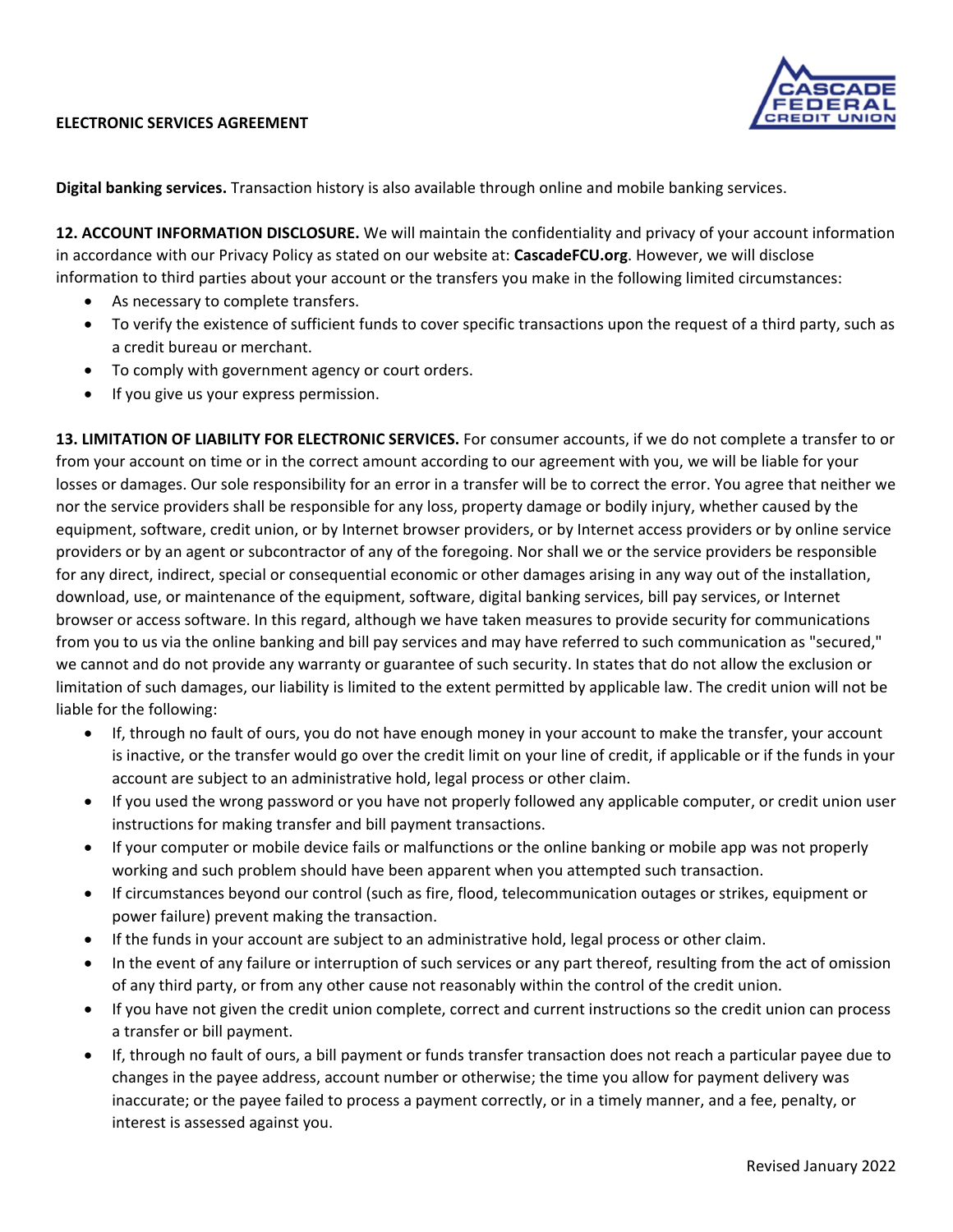

- If the error was caused by a system beyond the credit union's control such as a telecommunications system, an Internet service provider, any computer virus or problems related to software not provided by credit union.
- If there are other exceptions as established by the credit union.

For business accounts, the Credit Union shall have no liability to you, or any other person or entity for any loss, damage, cost, or expense arising out of this Agreement or the Services regardless of the form in which asserted, whether in contract, tort (including negligence), warranty, or any other legal or equitable grounds, and regardless of whether the remedies available fail of their essential purpose, except as provided by applicable law for any error or delay in performing the Services provided for in this Agreement. We shall have no liability for not completing a transaction, if we receive actual notice or have reason to believe that you have filed for bankruptcy, the ownership of funds involving a transaction or the Authorized Representative's authority to conduct a transaction is in question; we suspect your Account has been used for illegal or fraudulent purposes; or we reasonably believe that a transaction is prohibited by federal law or regulation, or this Agreement. We will not be liable if you fail to report timely any error or discrepancy reflected in a statement prepared by us, or if you fail to report a breach of a security procedure. If we fail to perform under this Agreement in accordance with the standards set herein, our liability for damages, losses, and other compensation owing to you shall be limited to direct damages caused solely by the Credit Union. We shall not be liable for any loss, damage, liability, or claim arising directly or indirectly from any error, delay, or failure to perform hereunder which is caused by earthquakes, fires, natural disasters, civil or foreign disturbances, power outages, acts of government, labor disputes, failures in either communication or computer networks, legal constraints, or any other event beyond its control.

**14. TERMINATION OF ELECTRONIC SERVICES.** You agree that we may terminate this agreement and your Electronic Services, if:

- You, or any authorized user of your online banking services breach this or any other agreement with us, or
- We have reason to believe that there has been an unauthorized use of your accounts or password, or
- You conduct or attempt to conduct any fraudulent, illegal or unlawful transaction, or
- We reasonably believe your account conduct poses an undue risk of illegality or unlawfulness.
- You have not used the service for at least 12 months.

You or any other party on your account can terminate this agreement by contacting Cascade FCU or notifying us in writing, contact information can be found in Section 19 below. Termination of service will be effective the first business day following receipt of your written notice. Termination of this agreement will not affect the rights and responsibilities of the parties under this agreement for transactions initiated before termination.

**15. NOTICES.** The credit union reserves the right to change the terms and conditions upon which this service is offered. The credit union will notify you at least twenty-one (21) days before the effective date of any change, as required by law. This means we will mail you notice or if you have consented to electronic disclosures, we will send it to the email address you have designated. Use of this service is subject to existing regulations governing the credit union account and any future changes to those regulations.

**16. STATEMENT ERRORS ON CONSUMER ACCOUNTS.** The following statement error rights apply to consumer accounts, but not business accounts. In case of errors or questions about your online banking or mobile app transactions, contact us by: telephone; send us an email; or write us at the address set forth in Section 19, as soon as you can. We must hear from you no later than sixty (60) days after we sent the first statement on which the problem appears.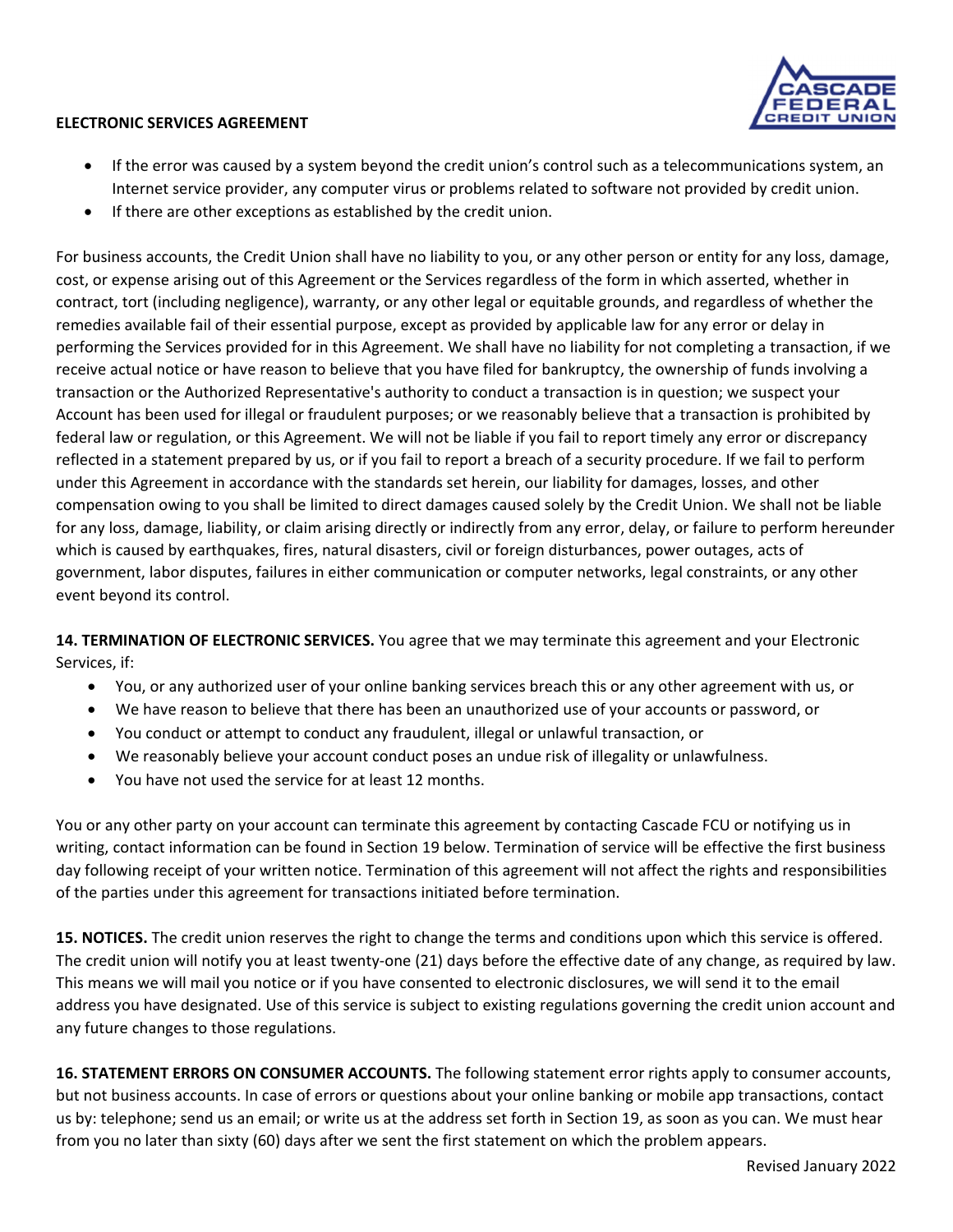

- Tell us your name and account number.
- Describe the transaction you are unsure about, and explain as clearly as you can why you believe it is an error or why you need more information.
- Tell us the dollar amount of the suspected error.
- If you tell us orally, we may require that you send us your complaint or question in writing within ten (10) business days.

We will tell you the results of our investigation within ten (10) business days after we hear from you and will correct the error promptly. For errors related to transactions occurring within thirty (30) days after the first deposit to the account (new accounts), we will tell you the results of our investigation within twenty (20) business days. If we need more time, however, we may take up to forty‐five (45) calendar days to investigate your complaint or question (ninety (90) calendar days for new account transaction errors, or errors involving transactions initiated outside the United States). If we decide to do this, we will recredit your account within ten (10) business days for the amount you think is in error, so that you will have the use of the money during the time it takes us to complete our investigation. If we ask you to put your complaint or question in writing and we do not receive it within ten (10) business days, we may not recredit your account.

If we decide after our investigation that an error did not occur, we will deliver or mail to you an explanation of our findings within three (3) business days after the conclusion of our investigation. If you request, we will provide you copies of documents (to the extent possible without violating other members' rights to privacy) relied upon to conclude that the error did not occur.

# **17. OTHER GENERAL TERMS.**

**Other Agreements.** In addition to this agreement, you agree to be bound by and will comply with all terms and conditions applicable to your relationship with Cascade Federal Credit Union, as described in your Cascade FCU Account Agreements, prior receipt of which you acknowledge.

**Severability.** In the event that any portion of this agreement is held by a court to be invalid or unenforceable for any reason, the remainder of this agreement shall not be invalid or unenforceable and will continue in full force and effect. All headings are intended for reference only and are not to be construed as part of the agreement.

**18. ENFORCEMENT.** You agree to be liable to the credit union for any liability, loss, or expense as provided in this agreement that the credit union incurs as a result of any dispute involving your accounts or services. You authorize the credit union to deduct any such liability, loss, or expense from your account without prior notice to you. This agreement shall be governed by and construed under the laws of the state of Washington as applied to contracts entered into solely between residents of, and to be performed entirely in, such state. In the event either party brings a legal action to enforce the agreement or collect any overdrawn funds on accounts accessed under this agreement, the prevailing party shall be entitled, subject to Washington law, to payment by the other party of its reasonable attorney's fees and costs, including fees on any appeal, bankruptcy proceedings, and any post-judgment collection actions, if applicable. Should any one or more provisions of this agreement be determined illegal or unenforceable in any relevant jurisdiction, then such provision shall be modified by the proper court, if possible, but only to the extent necessary to make the provision enforceable and such modification shall not affect any other provision of this agreement.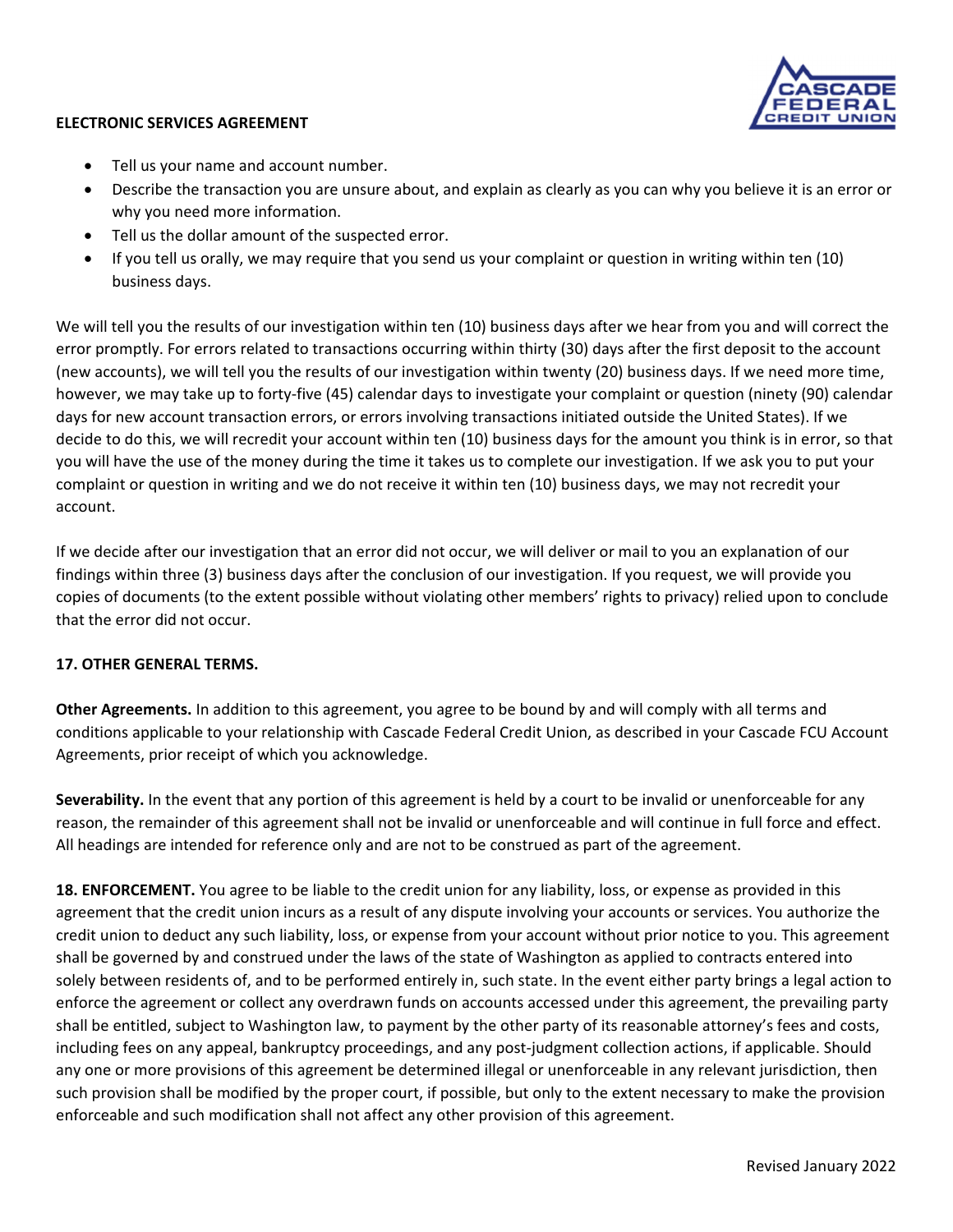

#### **19. CONTACT INFORMATION.**

Phone: 800.562.2853

Email: eServices@CascadeFCU.org

Mail: Cascade Federal Credit Union PO Box 58450 Seattle, WA 98138

**20. A2A SERVICES TERMS.** The A2A service enables you to request a transfer of funds: (1) from your Credit Union account that is eligible to be used with and is enrolled in the service ("Eligible Credit Union Account") to your account at another financial institution enrolled in the service ("Verified Account") or (2) from a Verified Account to your Eligible Credit Union Account. The Credit Union generally uses the ACH Network to execute A2A transfer requests, but other methods of transfer may also be used.

You agree to use the Service for legal purposes and not in violation of any laws, including but not limited to, laws and regulation designed to prevent Money Laundering and laws prohibiting internet gambling. If any of your Accounts has a joint account holder, you represent and warrant that the joint account holder has consented for you to represent both and use the account with this Service. If you do not give such consent, you should not use that account and we will terminate your use of Service if we are notified of such situation.

#### **a. Authorization to Transfer Funds.**

You represent to the Credit Union that you own each Eligible Credit Union Account, Verified Account and have full right and authority to all the funds on deposit therein. In addition, you authorize the Credit Union to execute and charge your Eligible Credit Union Account(s) for any A2A transfer request to a Verified Account and from a Verified Account to your Eligible Credit Union Account, including any related fee, subject to any applicable limit as to dollar amount, time delays to complete transfers when your A2A transfer requests are made in accordance with the procedures established by the Credit Union. You agree that the Credit Union has no obligation to execute any request for a transfer using A2A transfer that is not initiated in accordance with such procedures. You understand that acceptance and processing of an A2A transfer request is subject to the terms and conditions stated in this Agreement, as amended from time to time. This authorization shall remain in full force and effect until you have informed the Credit Union and the Credit Union has had a reasonable opportunity to act on it. You agree that the Credit Union is relying upon the information you provide in originating an A2A transfer on your behalf. Any errors in the information, including incorrect or inconsistent account names and numbers or the ABA number or name of the financial institution holding your Verified Account are your responsibility. You agree that if A2A transfer instructions identify a Verified Account by name and account number, the relevant financial institution may execute those instructions by reference to the account number only, even if such number does not correspond to the name. You understand that financial institutions holding your Verified Accounts may not investigate discrepancies between names and numbers and the Credit Union has no responsibility to investigate discrepancies between names and account numbers. Not all types of accounts are available for funds transfer service. For example, retirement, business or corporate accounts. Also you must check with your financial institution to verify their ability to participate in external funds transfer service. Also, there may be limitations related to each transaction such as total amount, number of transactions allowed, or total transaction amounts defined by your financial institution. All funds transfers are also subject to the rules and regulations governing the relevant Verified Accounts. You agree not to request any A2A transfers from or to Verified Accounts that are not allowed under the rules or regulations applicable to such accounts.

#### **b. Account Set‐up and Verification.**

The Credit Union will initiate a funds transfer request for you when you access your Eligible Credit Union Account(s) through the Online Banking service using the established login credentials. The Credit Union's procedures are designed to authenticate your identity before accepting a request for an A2A transfer but not to detect errors in the content of your instructions. You authorize the Credit Union to verify your account at another financial institution ("Third Party Account") through the use of a trial transfer, in which two low value transactions will be made between the accounts. Once the